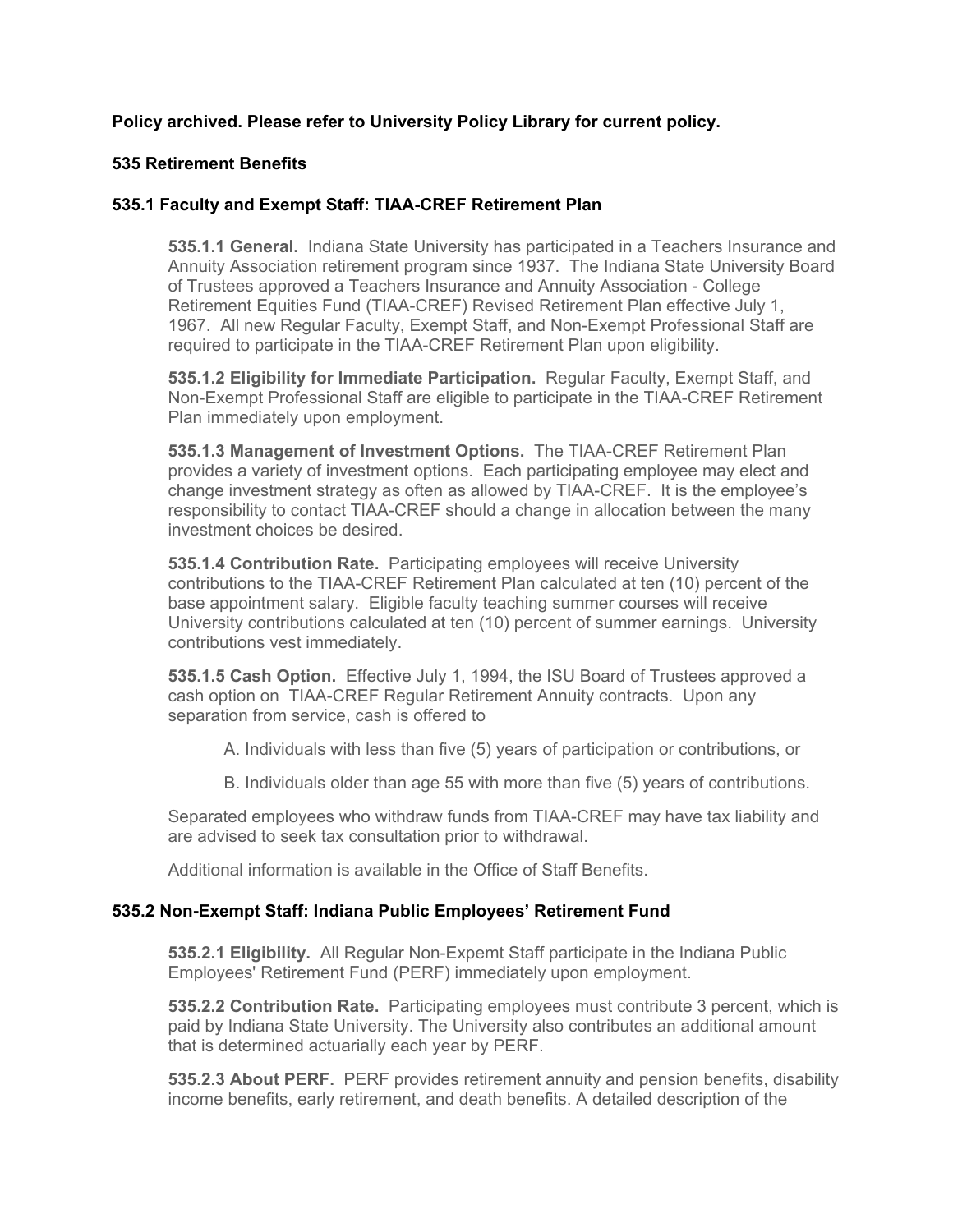benefits available is contained in the Indiana Public Employees' Retirement Fund Member Handbook available at www.ai.org/perf .

# **535.3 Tax-Deferred Annuities**

The Indiana State University Board of Trustees has approved the participation of Regular Staff in tax-deferred annuity programs under Section 403(b) of the Internal Revenue Code.

## **535.4 TIAA-CREF Tax-Deferred Annuities**

Regular Faculty and Regular Staff may be eligible to apply additional retirement contributions to their regular TIAA-CREF retirement program (RA) as a tax-deferred annuity contribution. Such contributions are subject to Internal Revenue Code maximums.

### **535.5 Supplemental Tax-Deferred Annuities**

All Regular Faculty, Regular Exempt Staff, and Non-Exempt Professional Staff are authorized to participate in supplemental tax-deferred annuities by requesting a reduction of salary equal to the amount to be forwarded to selected TIAA/CREF contracts. The University does not contribute to these programs.

# **535.6 Deferred Compensation Plan IRC 457 (b)**

The Economic Growth and Tax Relief Reconciliation Act (EGTRRA) contained provisions expanding the retirement savings opportunities that colleges and universities may offer employees. Effective in 2002, all employees are eligible to take advantage of making additional pre-tax contributions toward retirement savings. There is an annual limit on contribution to this plan. Further detailed information may be secured from the Office of Staff Benefits.

### **535.7 Normal Retirement Age**

A "Normal Retirement" age of 65 will be used for benefit planning purposes. Certain Universitysponsored benefit programs will be limited for those who continue employment beyond the "Normal Retirement" age. The following benefit limitations will apply:

**535.7.1 Life Insurance.** Term life insurance coverage will be 65 percent of the scheduled amount beginning July 1 following the birthday. Accidental death and dismemberment coverage will be 65 percent of the scheduled amount beginning July 1 following the birthday. Conversion privileges may apply; see the Office of Staff Benefits for further details.

**535.7.2 Health Benefits.** Coverage under the health benefits plan will be continued for employees, spouses, and eligible dependents who continue employment beyond normal retirement age 65. (See Policy 510 Staff Benefits Programs, Section 510.7 *Health Coverage for Employees/Spouses Working Beyond Age 65*.)

**535.7.3 Disability Insurance.** Coverage is extended until six (6) months prior to retirement. If an approved disability should occur, benefits will be paid according to the following schedule:

Age When Total Maximum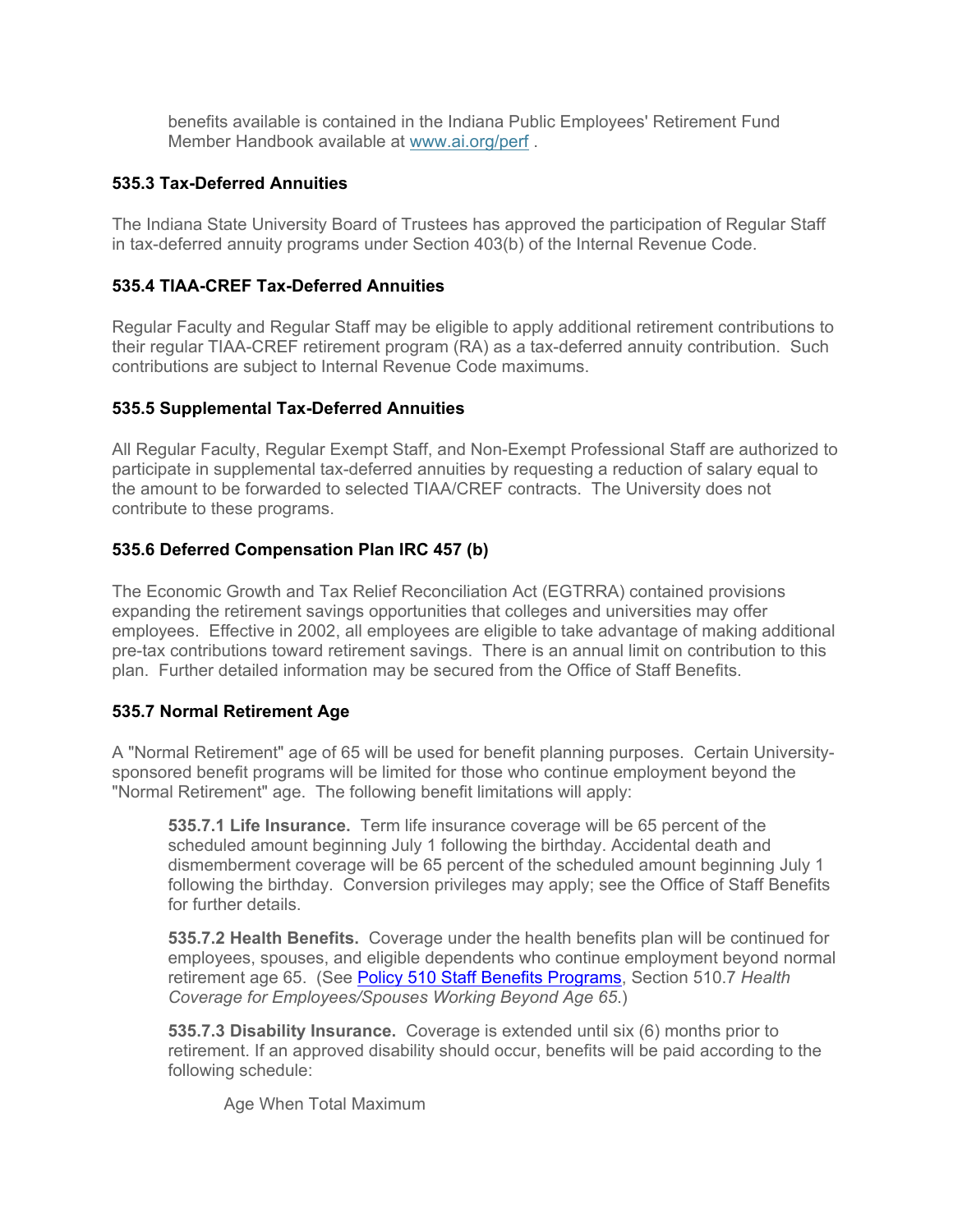Disability Begins Duration of Benefit 65 but less than 68  $\frac{1}{2}$  to age 70 68 1/2 and over 1 year

### **535.8 Post Retirement Life and Health For Employees Hired Prior to January 2, 2005**

The following benefits will be available to Regular Faculty, Regular Exempt Staff, Non-Exempt Professional Staff, and Regular Non-Exempt Staff retirees who have a minimum of 20 years of service at ISU and who retire after age 62 or who have retired under the disability insurance plan at any age with at least 20 years of service.

#### **535.8.1 Life Insurance.**

**535.8.1.1 Revised Plan (August 1, 1985):** Upon retirement, life insurance coverage will be reduced to \$5,000. Accidental death and dismemberment coverage terminates on the effective date of retirement.

**535.8.1.2 Prior Plan:** Upon retirement prior to age 66 normal retirement, life insurance coverage will be reduced to 50 percent of the scheduled amount of coverage in effect at retirement with a maximum of \$20,000. At retirement after age 66 the life insurance coverage will be reduced to 50 percent of the coverage in effect on June 30 prior to normal retirement age (July 1 after age 66) with a maximum of \$20,000. Accidental death and dismemberment terminates on the effective date of retirement.

**535.8.2 Health Benefits Plan.** Following retirement, health coverage for the employee and dependents, if eligible, may be continued through the ISU group health plan if the retiree and dependent(s) were participating in the health plan for the minimum number of years required for the retirement plan at the time of retirement. Employees (hired prior to January 1, 2005) who have not had a full 20 years of health coverage are not eligible for post retirement health coverage.

**535.8.2.1 Required Enrollment in Medicare.** Upon attainment of age 65 or upon eligibility, the retiree and spouse are required to enroll in the Medicare program (Part A and B) to participate in the University's fully insured retiree Supplemental medical coverage. Medicare would then become the primary payor for all medical charges with the ISU retiree health plan paying as secondary payor.

**535.8.2.2 Retiree Payment**. Retirees are charged a premium based upon the experience of the group. Retirees must enroll in and pay for Medicare Part A and B that can be deducted from the Social Security check. Should a retiree fail to pay the required share for the University retiree health plan, coverage will be terminated. Once terminated, coverage may not be reinstated at any time in the future. Retirees may not add dependents to the coverage after retirement.

**535.8.3 Ineligible Employees.** There are no post-retirement life or health benefits for employees hired after January 1, 2005.

#### **535.9 Resignations/Terminations Other Than Retirement**